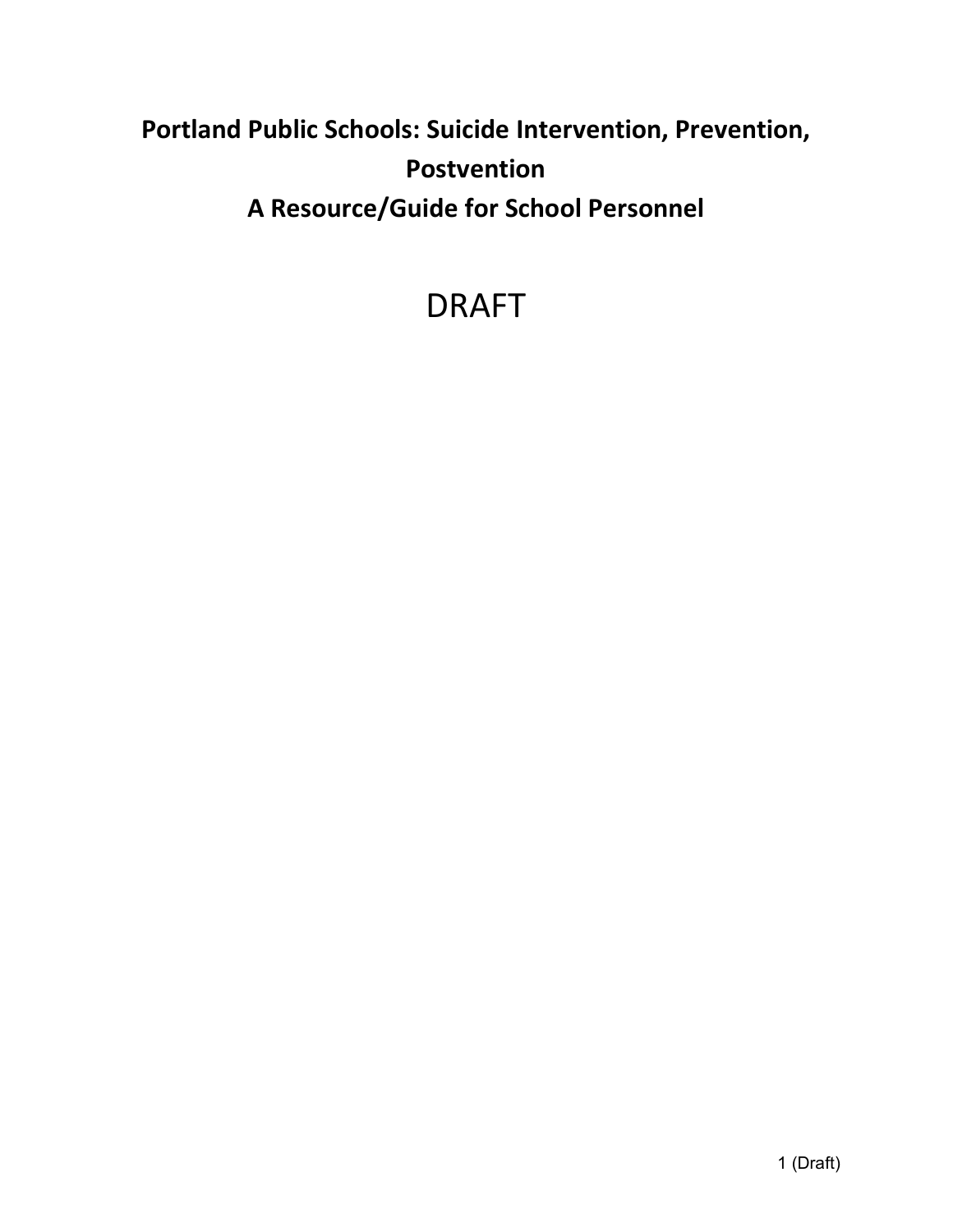## Table of Contents

- 1. Purpose
- 2. Scope
- 3. Quick Notes: What Schools Need to Know
- 4. Confidentiality
- 5. Definitions
- 6. Prevention
- 7. Intervention
- 8. Parental Notification and Involvement
- 9. Re-Entry Procedure
- 10. In-School Suicide Attempts
- 11. Out-of-School Suicide Attempts
- 12. After a suicide death
- 13. Language for Student Handbook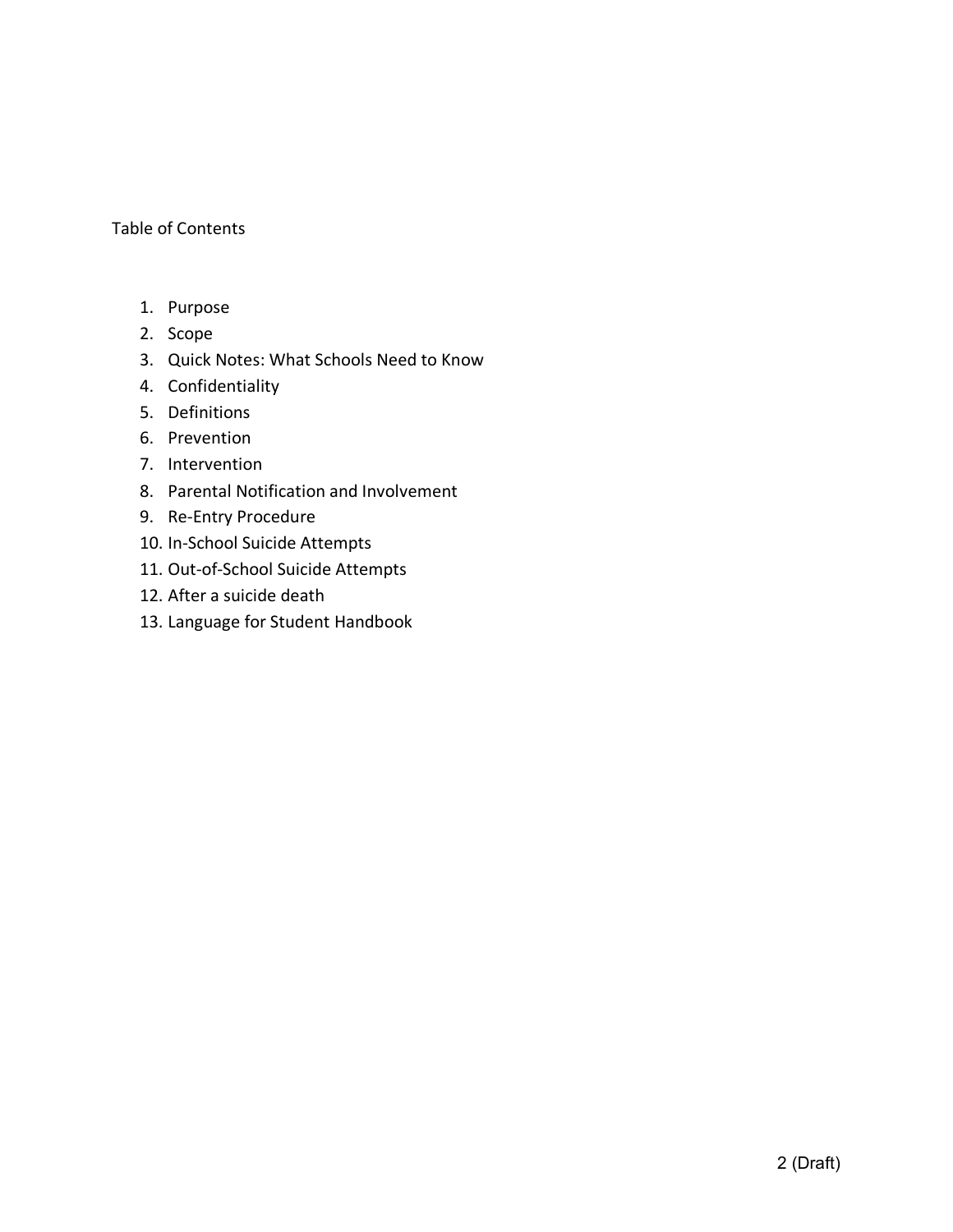## **Purpose**

Suicide is the 3rd leading cause of death in children and young adults ages 15-24, and the 4th leading cause of death in children ages 10-14. To aid in the prevention of such tragedy, Portland Public Schools utilizes a Suicide Prevention Protocol. The Suicide Prevention Protocol is a team-based process for decision-making. This protocol was developed with input from the Multnomah County Department of Human Services and is in place in all Multnomah County school districts. These protocols will be used to engage appropriate school and community resources and to ensure student safety.

Portland Public School District:

(a) recognizes that physical, mental health, behavioral, and emotional health is an integral component of a student's educational outcomes,

(b) further recognizes that suicide is a leading cause of death among young people,

(c) has an ethical responsibility to take a proactive approach in preventing deaths by suicide, and (d) acknowledges the school's role in providing an environment that is sensitive to individual and societal factors that place youth at greater risk for suicide and one which helps to foster positive youth development.

# **Scope**

This policy covers actions that take place in the school, on school property, at school-sponsored functions and activities, on school buses or vehicles and at bus stops, and at school-sponsored out-ofschool events where school staff are present. This policy applies to the entire school community, including educators, school and district staff, students, parents/guardians, and volunteers. This policy will also cover appropriate school responses to suicidal or high-risk behaviors that take place outside of the school environment.

# **Quick Notes: What Schools Need To Know**

- $\triangleright$  School staff are frequently considered the first line of contact with potentially suicidal students.
- $\triangleright$  Most school personnel are neither qualified, nor expected, to provide the in-depth assessment or counseling necessary for treating a suicidal student. They are responsible for taking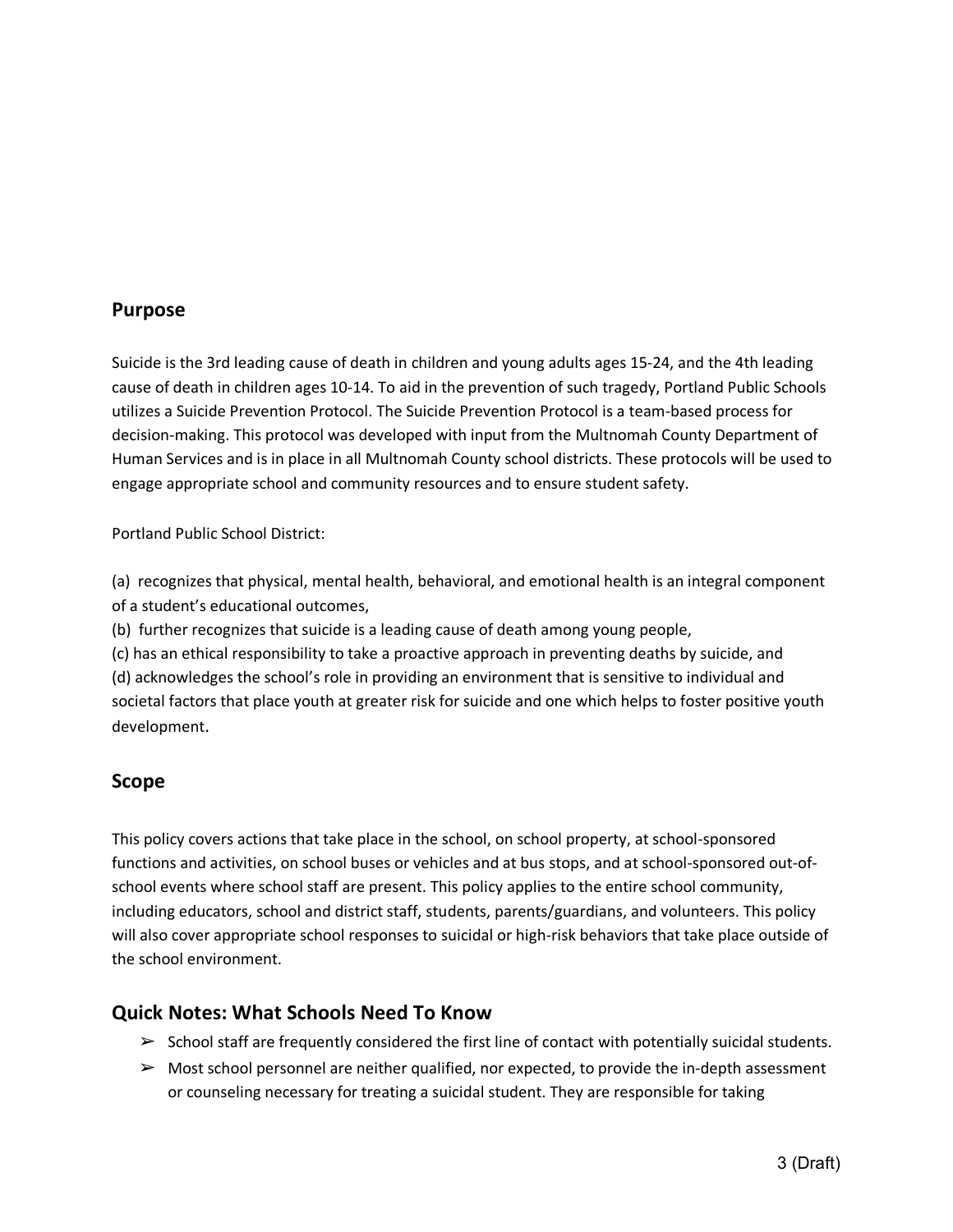reasonable and prudent actions to help at-risk students, such as notifying parents, making appropriate referrals, and securing outside assistance when needed.

- $\triangleright$  All school personnel need to know that protocols exist to refer at-risk students to trained professionals so that the burden of responsibility does not rest solely with the individual "on the scene".
- $\triangleright$  Research has shown talking about suicide, or asking someone if they are feeling suicidal, will not put the idea in their head or cause them to kill themselves.
- $\triangleright$  School personnel, parents/guardians, and students need to be confident that help is available when they raise concerns regarding suicidal behavior. Students often know, but do not tell adults, about suicidal peers. Having support in place may lessen this reluctance to speak up when students are concerned about a peer.
- $\triangleright$  Advanced planning is critical to providing an effective crisis response. Internal and external resources must be in place to address student issues and to normalize the learning environment for everyone.

# **Confidentiality:**

# **HIPAA and FERPA**

School employees, with the exception of nurses and psychologists who are bound by HIPAA, are bound by laws of The Family Education Rights and Privacy Act of 1974; commonly known as FERPA.

There are situations when confidentiality must NOT BE MAINTAINED; if at any time, a student has shared information that indicates the student is in imminent risk of harm/danger to self or others, that information MUST BE shared. The details regarding the student can be discussed with those who need to intervene to keep the student safe. This is in compliance with the spirit of FERPA and HIPAA known as "minimum necessary disclosure".

# **Request From Student To Withhold From Parents/Caregivers**

The school suicide prevention contact person can say "I know that this is scary to you, and I care, but this is too big for me to handle alone." If the student still doesn't want to tell his/her parents, the staff suicide contact can address the fear by asking, "What is your biggest fear?" This helps reduce anxiety and the student gains confidence to tell parents. It also increases the likelihood that the student will come to that school staff again if they need additional help.

# **Exceptions for Parental/Caregiver Notification: Abuse or Neglect**

Parents/Caregivers need to know about a student's suicidal ideation unless a result of parental abuse or neglect is possible. The counselor or staff suicide contact person is in the best position to make the determination. The school staff will need to let the student know that other people would need to get involved on a need to know basis. If a student makes a statement such as "My dad/mom would kill me" as a reason to refuse, the school staff can ask questions to determine if parental/caregiver abuse or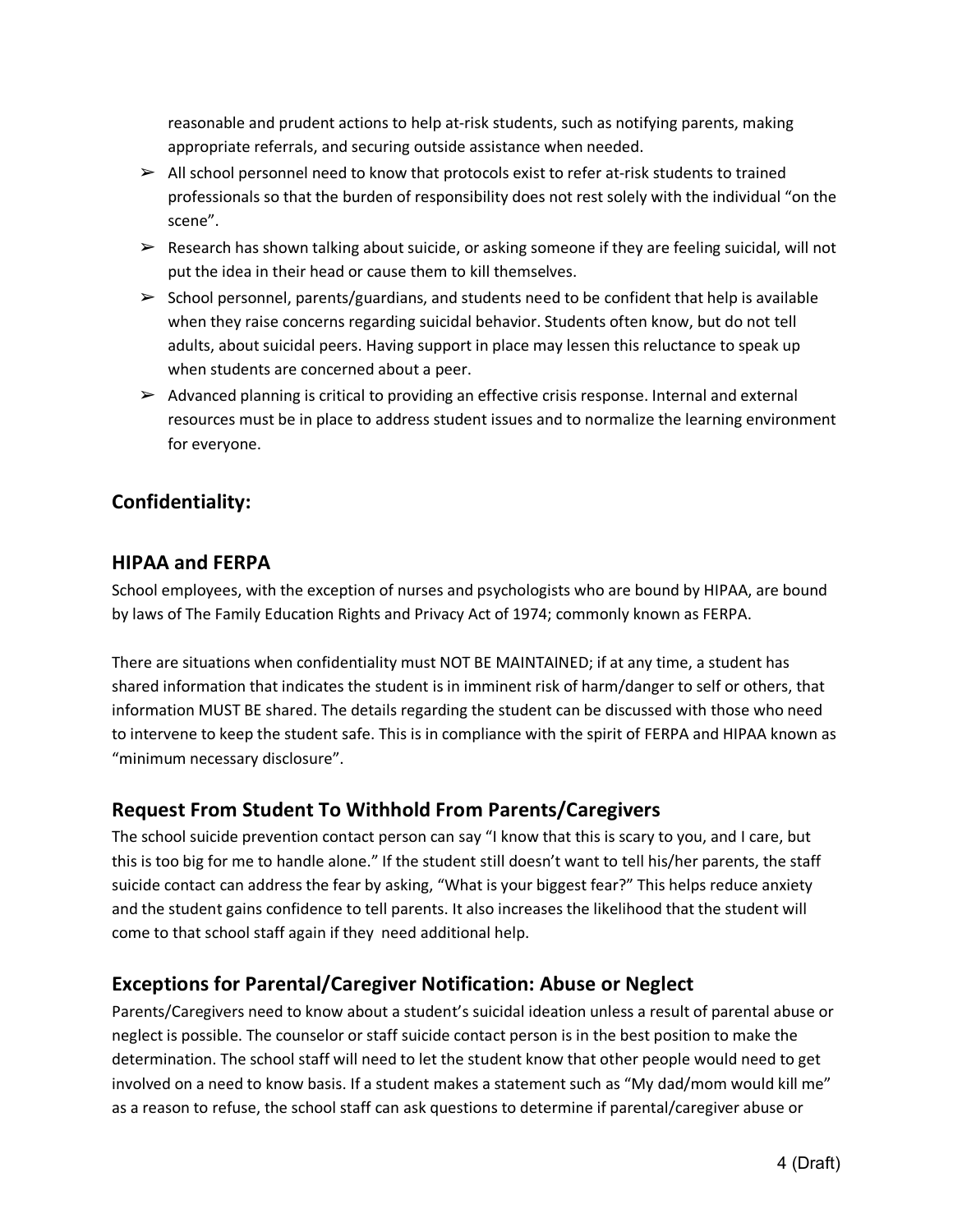neglect is involved. If there is no indication that abuse or neglect is involved, compassionately disclose that the parent/caregiver need to be involved.

# **Definitions**

1. **At-risk** A student who is defined as high risk for suicide is one who has made a suicide attempt, has the intent to die by suicide or has displayed a significant change in behavior suggesting the onset or deterioration of a mental health condition. The student may have thought about suicide including potential means of death and may have a plan.

In addition, the student may exhibit feelings of isolation, hopelessness, helplessness, and the inability to tolerate any more pain. This situation would necessitate a referral, as documented in the following procedures.

2. **Crisis team** A multidisciplinary team of primarily administrative, mental health, safety professionals, and support staff whose primary focus is to address crisis preparedness, intervention/response, and recovery. These professionals have been specifically trained in crisis preparedness through recovery and take a leadership role in developing crisis plans, ensuring school staff can effectively execute various crisis protocols and may provide mental health services for effective crisis interventions and recovery supports.

3. **Mental Health:** Someone's state of being in regard to their emotions and feelings. Everyone has mental health! Mental health is a spectrum and can present strengths and challenges at all stages of life.

4. **Postvention** Suicide postvention is a crisis intervention strategy designed to reduce the risk of suicide and suicide contagion, provide the support needed to help survivors cope with a suicide death, address the social stigma associated with suicide, and disseminate factual information on the suicide death of a member of the school community.

5. **Risk assessment** An evaluation of a student who may be at risk for suicide, conducted by the appropriate school staff (e.g., school psychologist, school counselor, or school social worker). This assessment is designed to elicit information regarding the student's intent to die by suicide, previous history of suicide attempts, presence of a suicide plan and its level of lethality and availability, presence of support systems, and level of hopelessness and helplessness, mental status, and other relevant risk factors.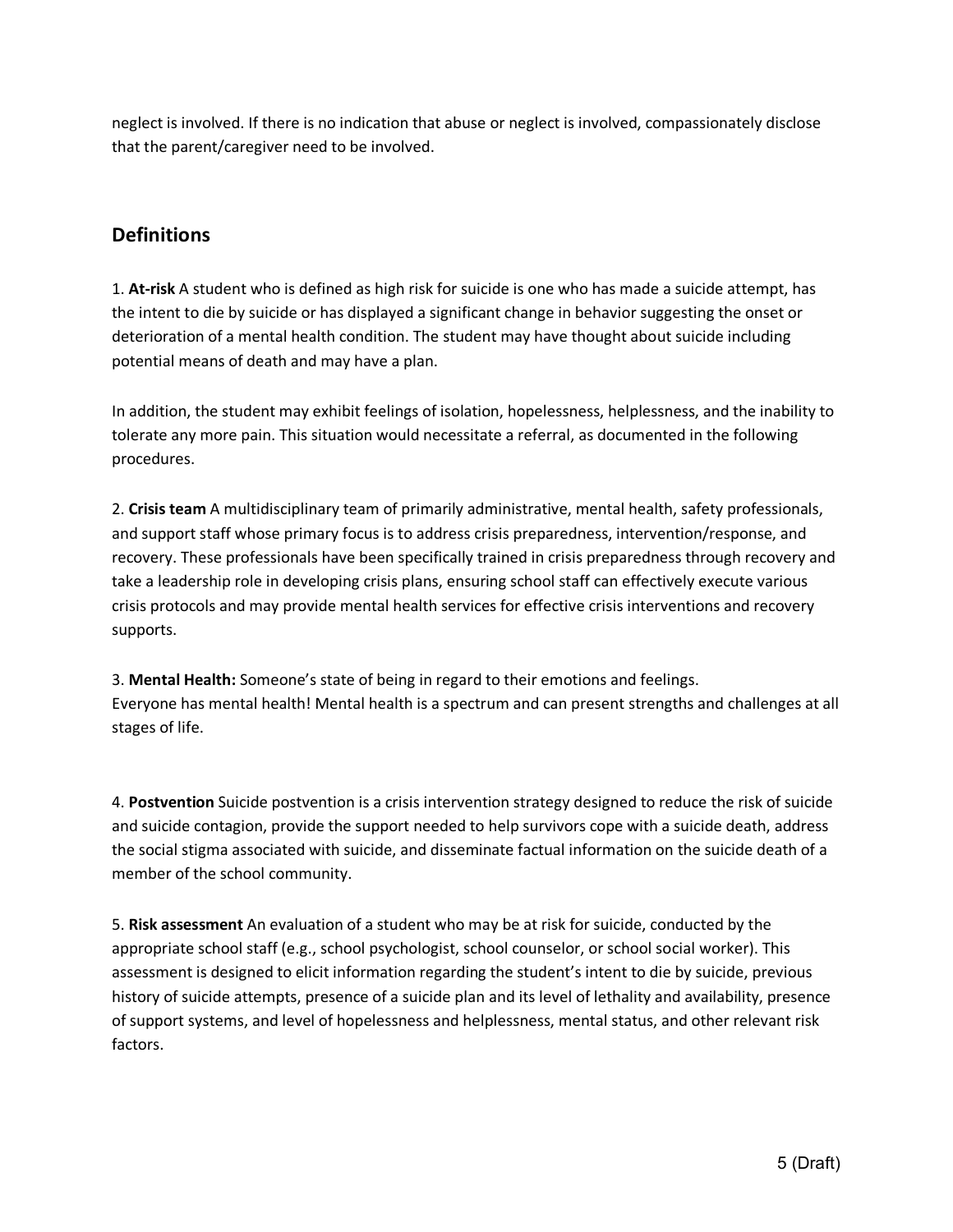6. **Risk factors for suicide** Characteristics or conditions that increase the chance that a person may try to take his or her life. Suicide risk tends to be highest when someone has several risk factors at the same time. Risk factors may encompass biological, psychological, and social factors in the individual, family, and environment

7. **Self-harm** behavior that is self-directed and deliberately results in injury or the potential for injury to oneself. It can be categorized as either nonsuicidal or suicidal. Although self-harm o en lacks suicidal intent, youth who engage in self-harm are more likely to attempt suicide.

8. **Suicide** Death caused by self-directed injurious behavior with any intent to die as a result of the behavior. Note: The coroner's or medical examiner's o ce must first con rm that the death was a suicide before any school official may state this as the cause of death.

9. **Suicide attempt** A self-injurious behavior for which there is evidence that the person had at least some intent to kill himself or herself. A suicide a empt may result in death, injuries, or no injuries. A mixture of ambivalent feelings such as wish to die and desire to live is a common experience with most suicide attempts. Therefore, ambivalence is not a sign of a less serious or less dangerous suicide attempt.

10. **Suicidal behavior** Suicide attempts, intentional injury to self associated with at least some level of intent, developing a plan or strategy for suicide, gathering the means for a suicide plan, or any other overt ac on or thought indica ng intent to end one's life.

11. **Suicide contagion** The process by which suicidal behavior or a suicide influences an increase in the suicidal behaviors of others. Guilt, identifica on, and modeling are each thought to play a role in contagion. Although rare, suicide contagion can result in a cluster of suicides.

12. **Suicidal ideation** Thinking about, considering, or planning for self-injurious behavior which may result in death. A desire to be dead without a plan or intent to end one's life is s ll considered suicidal ideation and should be taken seriously.

# **District Policy Implementation:**

A district level suicide prevention coordinator shall be designated by the Superintendent. This may be an existing staff person. The district suicide prevention coordinator will be responsible for planning and coordinating implementation of this policy for the school district.

Each school principal shall designate a school suicide prevention coordinator to act as a point of contact in each school for issues relating to suicide prevention and policy implementation. This may be an existing staff person. All staff members shall report students they believe to be at elevated risk for suicide to the school suicide prevention coordinator.  $[1][2]$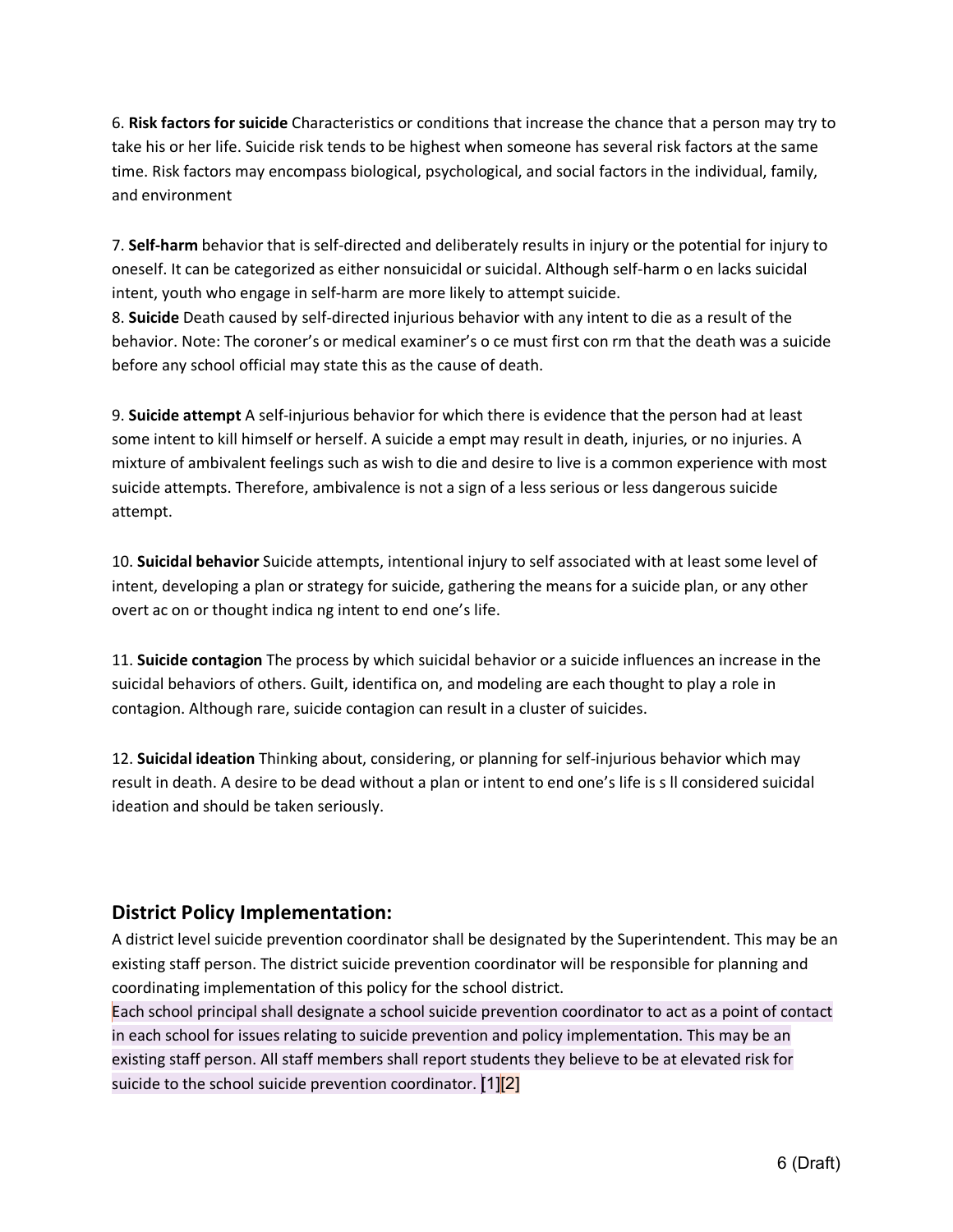# **Suicide Prevention Efforts:**

- $\triangleright$  Staff: All staff should receive training (or a refresher) once a year on the policies, procedures, and best practices for intervening with students and/or staff at risk for suicide.
- $\triangleright$  Students: Students should receive information about suicide and suicide prevention in health class. The purpose of this curriculum is to teach students how to access help at their school for themselves, their peers, or others in the community.
- $\triangleright$  Parents/Caregivers: Provide parents with informational materials to help them identify whether their child or another person is at risk for suicide. Information should include how to access school and community resources to support students or others in their community that may be at risk for suicide.

# **Suicide Prevention Training for Staff:**

All staff will receive annual professional development on risk factors, warning signs, protective factors, response procedures, referrals, postvention, and resources regarding youth suicide prevention. The professional development will include additional information regarding groups of students at elevated risk for suicide, including those living with mental and/ or substance use disorders, those who engage in selfharm or have attempted suicide, those in out-of-home settings, those experiencing homelessness, American Indian/Alaska Native students, LGBTQ (lesbian, gay, bisexual, transgender, and questioning) students, students bereaved by suicide, and those with medical conditions or certain types of disabilities. Additional professional development in risk assessment and crisis intervention will be provided to school employed mental health professionals and school nurses.

# **Recommended Staff Training Programs:**

- QPR Training (Question, Persuade, Refer)- 1-2hours and 1 session
	- Staff will learn how to recognize early warning signs
		- De-stimgatize asking about suicide
		- Persuade youth accept help
		- Identify appropriate resources and help youth access needed services
- Youth Mental Health First Aid- 8 hours, 1 day
	- Staff will assess risk of suicide self-harm
	- Differentiate between typical adolescent behavior and signs/symptoms that a person may be developing a mental health disorder or experiencing a mental health crisis
	- Support youth in crisis
	- Develop crucial non-judgemental listening skills
	- Encourage youth to seek appropriate professional resources
	- Help youth help themselves
- ASIST Training (Applied Suicide Intervention Skills Training)- 16hours, 2 days
	- Staff will identify and respond to people at immediate risk of suicide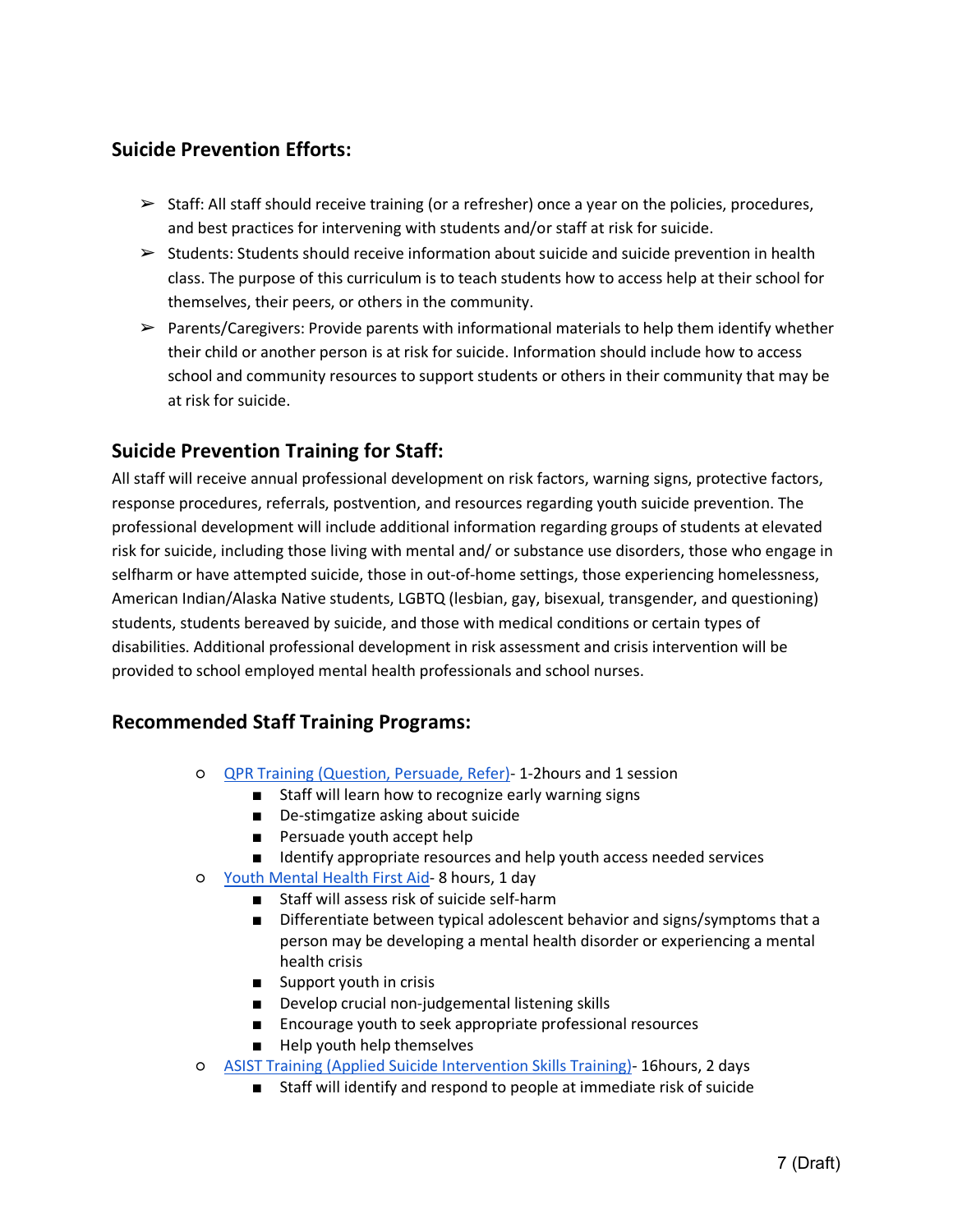- Provide suicide first aid and intervention to students when high risk or having thoughts of suicide
- Practice these skills in group and one on one interventions
- Composed of lectures, small group, discussions, and interactive exercises
- safeTALK- 4hours, 1 session
	- Become suicide aware
	- Idnentify when a person may have thoughts of suicide
	- Apply Talk steps including: Ask about suicide, listen, and connect a person with suicidal thoughts to appropriate support

# **Youth Suicide/Mental Health Prevention Education for Students**

Developmentally-appropriate, student-centered education materials will be integrated into the curriculum of all K-12 health classes. The content of these age-appropriate materials will include:

- 1. The importance of safe and healthy choices and coping strategies
- 2. How to recognize risk factors and warning signs of mental disorders and suicide in oneself and
- 3. Help-seeking strategies for oneself or others, including how to engage school resources and refer friends for help. In addition, schools may provide supplemental small group suicide prevention programming for students.

# **Recommended Student Curriculum**

- PPS K-12 Health Scope and Sequence: Personal Health; Social, Emotional, and Mental Health; Alcohol, Tobacco, and Other Drugs; Sex Education; Violence Prevention
- Riding the Waves Curriculum : Implemented in 5th grade. Schools play an important role in youth suicide prevention. Crisis Connections offers three health curricula designed to be taught by classroom teachers or counselors, and appropriate for students at the elementary, middle, and high school levels.
- Look, Listen, Link Curriculum: Middle School-Based Suicide Response. 6-8. Is a curriculum designed for middle school-aged youth. It consists of four 45-minute lessons that focus on identifying causes of stress along with healthy ways of coping with stress and anxiety. Another significant focus of the program is teaching youth how to recognize friends who are depressed and how to link them to resources.
- Signs of Suicide (SOS) Curriculum: High Schoool-based Suicide Response. 9-12 The goals of this program are:
	- Decrease suicide and suicide attempts by increasing student knowledge and adaptive attitudes about depression
	- Encourage personal help-seeking and/or help-seeking on behalf of a friend
	- Reduce the stigma of mental illness and acknowledge the importance of seeking help or treatment
	- Engage parents and school staff as partners in prevention through "gatekeeper" education
	- Encourage schools to develop community-based partnerships to support student mental health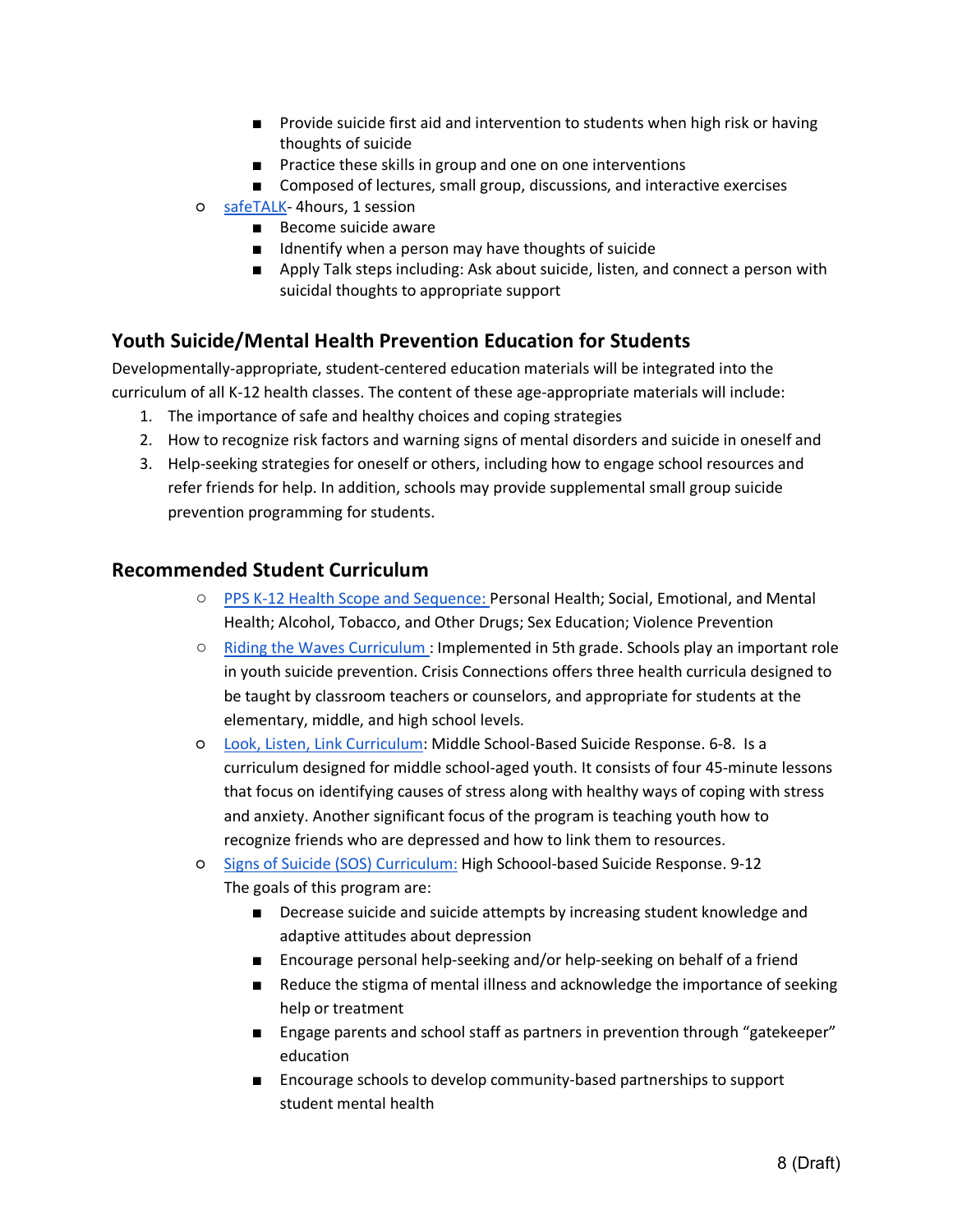- RESPONSE: High School-Based Suicide Awareness Response. 9-12
	- Students will gain awareness about suicide prevention, depression and suicidal ideation
	- Discover barriers that interfere with getting help
	- Help a friend
	- Improve Identification and referral process for at-risk students
- SEL Curriculum
- GSA/QSA/SAGA Groups
- Race-Based Student Affinity Groups
- DHS Prevention efforts

# **PPS Suicide Intervention Process**

The Suicide Intervention process should be initiated when a student is exhibiting any of the following behaviors: gestures, talk of suicide (including those thoughts expressed in writing, art, or other forms), or suicide attempts. The purpose of the suicide protocol is to assess immediate risk and to inform a plan of action. To initiate the protocol school staff will immediately notify the counselor or school psychologist AND administrator who form the decision making team and who will initiate the Suicide Prevention Protocol. [3]

# **School-Based Intervention Process** [4]

- PPS Suicide Intervention Protocol Chart.Covid adapted
- PPS Suicide Screening Form
	- COVID-19 Version Suicide Screening Interview Guidelines-Long Version
	- PPS Suicide Screening Conversation Toolkit-Short Version
- Example of a PPS HS: Lincoln HS Suicide Prevention PPT

## **Parent/Caregiver Notification and Involvement**

It is best practice to engage parent/caregiver when there are concerns about suicidality.

## **Request From Student To Withhold From Parents/Caregivers**

The school suicide prevention contact person can say "I know that this is scary to you, and I care, but this is too big for me to handle alone." If the student still doesn't want to tell his/her parents, the staff suicide contact can address the fear by asking, "What is your biggest fear?" This helps reduce anxiety and the student gains confidence to tell parents. It also increases the likelihood that the student will come to that school staff again if they need additional help.

## **Exceptions for Parental/Caregiver Notification: Abuse or Neglect**

Parents/Caregivers need to know about a student's suicidal ideation unless a result of parental abuse or neglect is possible. The counselor or staff suicide contact person is in the best position to make the determination. The school staff will need to let the student know that other people would need to get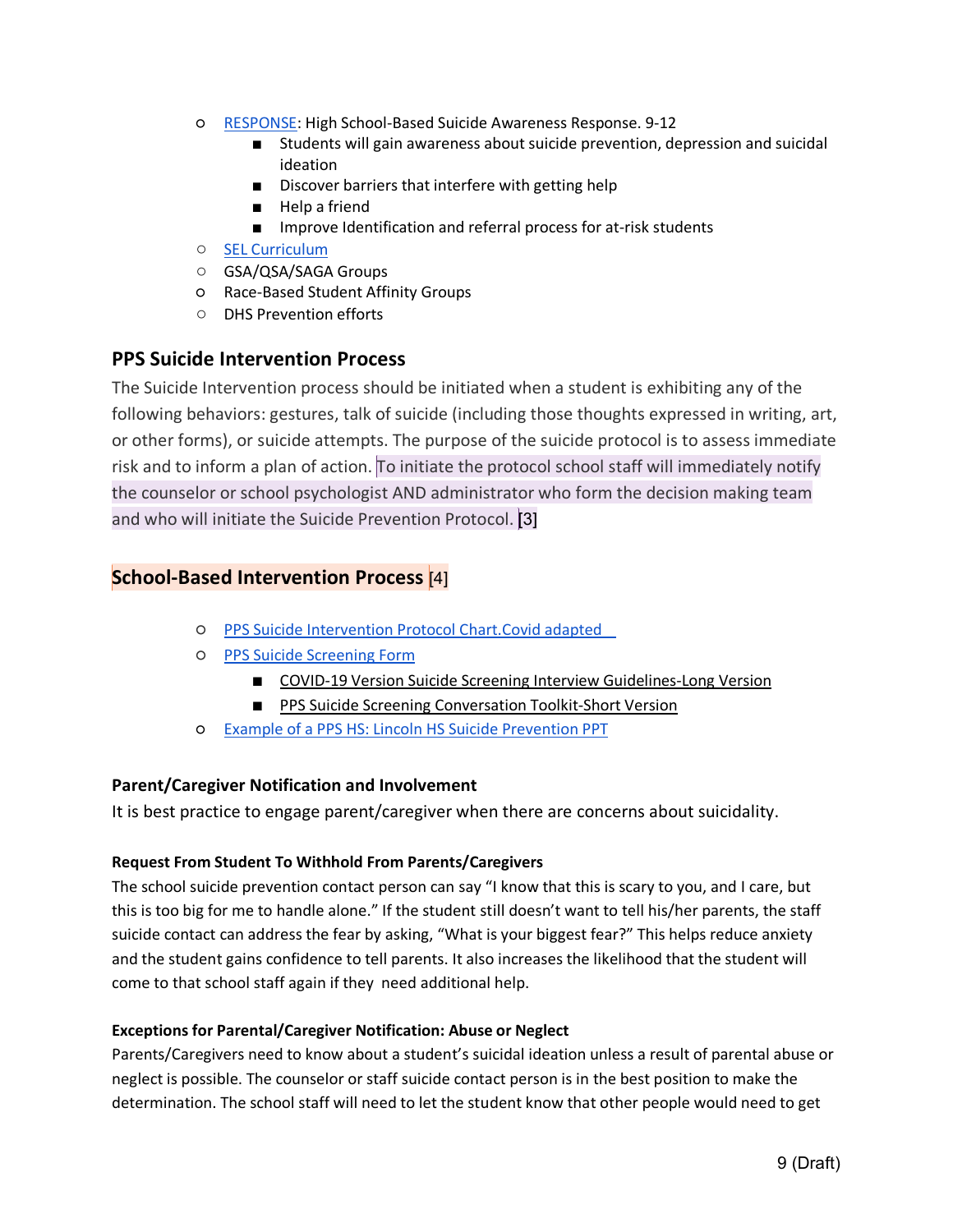involved on a need to know basis. If a student makes a statement such as "My dad/mom would kill me" as a reason to refuse, the school staff can ask questions to determine if parental/caregiver abuse or neglect is involved. If there is no indication that abuse or neglect is involved, compassionately disclose that the parent/caregiver need to be involved.

**Re-Entry Procedure**: After a suicide attempt and psychiatric hospitalization can be a difficult one, especially if the attempt was very public. The student's privacy going forward is critical and the student and his or her parents need to be an integral part of the decisions that get made in the reentry plan.

## **PPS School Procedures**

#### **Prior to Return:**

#### **Sample meeting agenda for school staff**

- ➢ Support Planning Agenda for Students Returning from Hospital or other mental health
- ➢ Settings

#### **Transition plan that agencies use when students are returning to schools**

➢ **Multnomah County Transition Plan for agencies to use**

#### **Safety and Supervision Plan**

- $\triangleright$  If not done by the mental health provider at the parent's request already, obtain releases of information from the parent so the mental health provider, inpatient, or outpatient team can talk to the school counselor. This will ensure that pertinent information is shared, and there is a smooth transition throughout the levels of care.
- $\triangleright$  Meet with the student and his or her parents/guardians before the return to school, plan together what information they want shared and with whom.
- $\triangleright$  Practice role-playing so that the student can try out different responses to different situations (peer-to-peer & staff-student) that may arise to help lower anxiety.
- $\triangleright$  Ask how school staff can best support recovery.
- $\triangleright$  Refer to and update the student's safety plan as needed.
- $\triangleright$  Work out an agreement with the student to not share details of the attempt including the method, with other students to avoid the potential of increasing self-harm risks with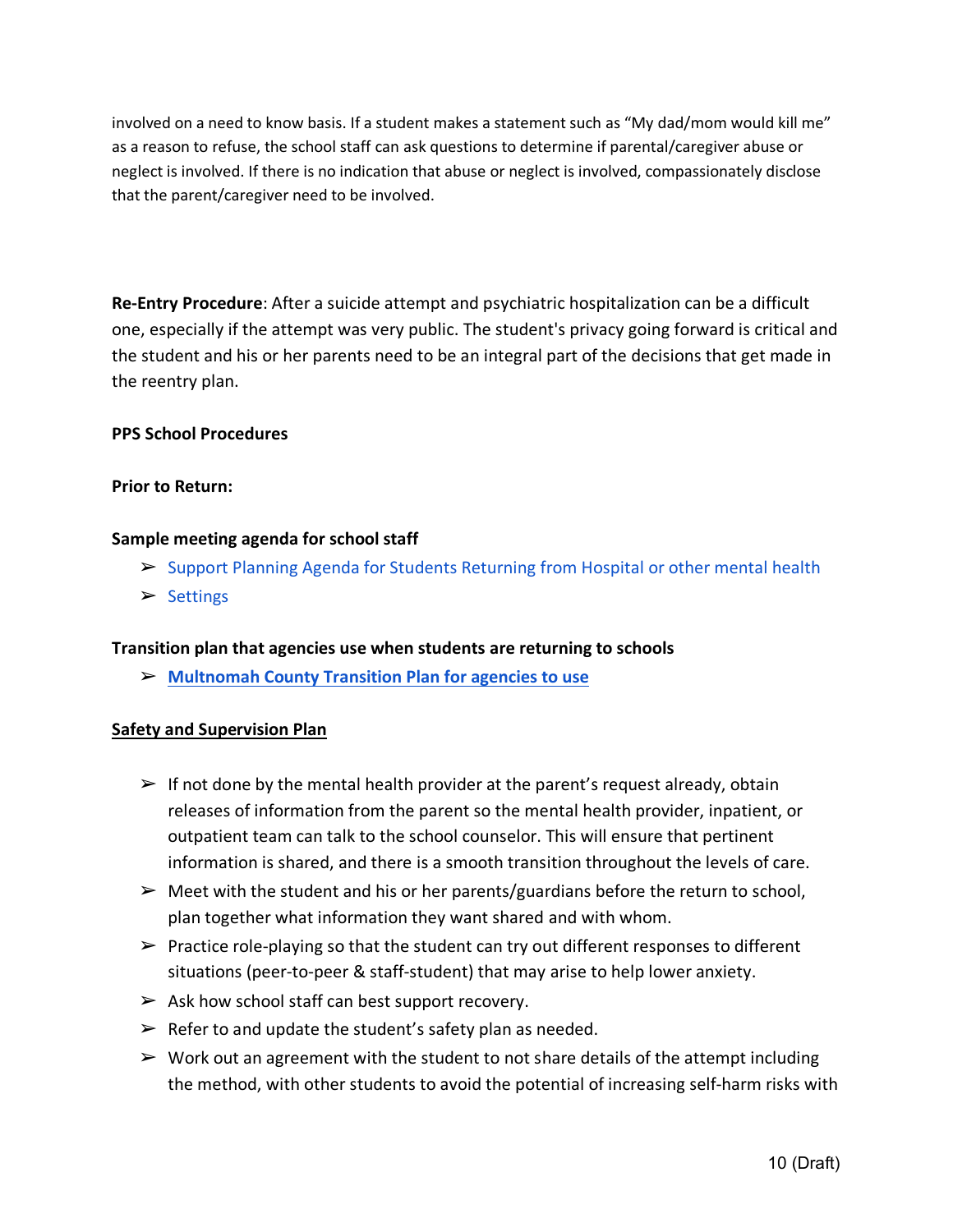other students, including by social media. Explain that peers talking to peers about the details of an attempt may give ideas to other students who are struggling with their own thoughts of suicide to make an attempt. However, do let the student know that it is an important part of the healing process to talk about the attempt with trusted adults and the student's therapist. Explain that talking about the attempt and what led to it in a safe environment can help the student avoid an attempt in the future.

- $\triangleright$  Reassure the student and family that sharing information with school personnel will be done on a need to know basis. Faculty and staff that have direct contact should be informed so they can actively assist the student academically. Identify the staff that will need to know by name and role.
- $\triangleright$  Reassure the student that staff will be available to help the student with any academic issues, and that it will be important for the student to reach out if he or she is feeling worried about their schoolwork.

Safety and Supervision Plan (in building) CoVid Adapted At Home Safety and Support Plan (student driven)

# **After Return to School:**

- $\triangleright$  Treat the student's return to school as you would had the student been out sick for a few days. Let the student know you are glad he or she is back, "Good to see you."
- $\triangleright$  Be aware that the student may still be dealing with symptoms of depression which can affect concentration and motivation.
- $\triangleright$  Be aware that the student may be adjusting to medication and may be dealing with side effects including fatigue, or jitteriness.
- $\triangleright$  Accommodations may need to be made such as an extended time to turn in assignments, or additional time for testing. Some students with concentration issues may find it easier to take a test alone. Some students dealing with anxiety may find it helpful to be able to leave class a little early to avoid the crowds and noise in the hallways when changing classes.
- $\triangleright$  Monitor social interactions. Meet with the student, and if they agree, their friends, in the days and weeks following the transition back to school to check in and see how things are going with peers. Quickly address any bullying behaviors that are occurring.
- $\triangleright$  Have regular contact with the student's parents and therapist to provide feedback and to garner information that will help to further support the student's recovery.

# **A student returns to school without meeting prior to return:**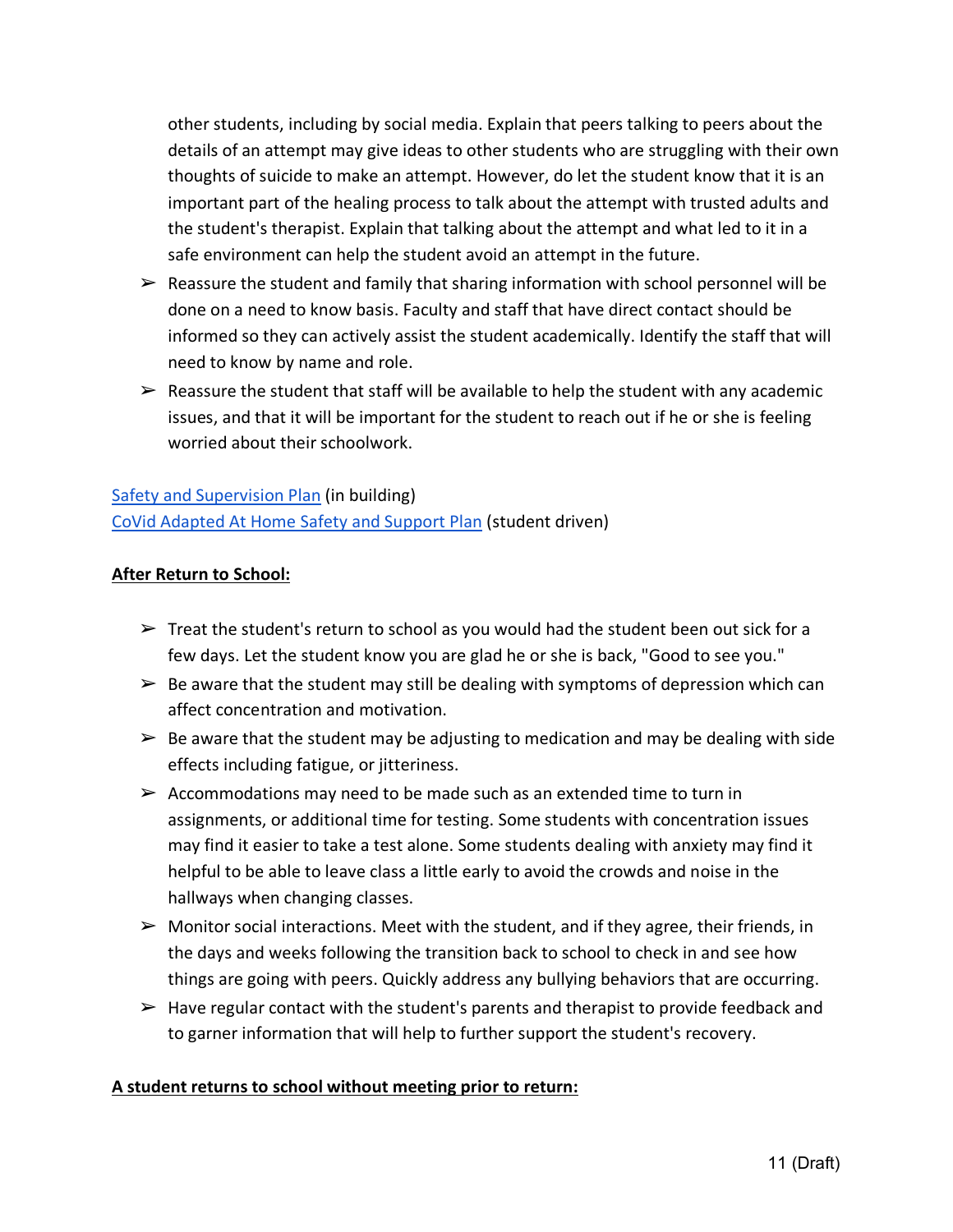$\triangleright$  Meet with students and parents/guardians as soon as practical in order to develop a safety plan and identify necessary supports for the student and family.

#### **In-School Suicide Attempts/Out-of-School Suicide Attempts**

Consult with the Suicide Intervention Flow Chart (in building version and CoVid adapted version) for guidance regarding in and out of school attempts.

# **Postvention**

Schools must be prepared to act and provide postvention support and action in the event of a suicide attempt or completed suicide. Suicide Postvention has been defined as "the provision of crisis intervention, support, and assistance for those affected by a suicide" (American Association of Suicidology). Postvention strategies after a suicide attempt or completion is very important. Schools should be aware that youth and others associated with the event are vulnerable to suicide contagion or, in other words, at increased risk for suicide. Families and communities can be especially sensitive after a suicide event.

The school's primary responsibility in these cases is to respond to the suicide attempt or completion in a manner which appropriately supports students and the school community impacted. This includes having a system in place to work with the multitude of groups that may eventually be involved, such as students, staff and faculty, parents/guardians, community, media, law enforcement, etc.

# **Postvention Goals:**

- Support the grieving process
- Prevent suicide contagion
- Reestablish healthy school climate
- Provide long-term surveillance
- Integrate and strengthen protective factors
- (ie community, positive coping skills, resiliency, etc)

## **How do we reach these goals?**

- Do not glorify or romanticize the suicide
- Treat it sensitively when speaking about the event, particularly with the media
- Address all deaths in a similar manner. For example, having one approach for a student who dies in a car accident and a different approach for a student who dies by suicide reinforces the stigma surrounding suicide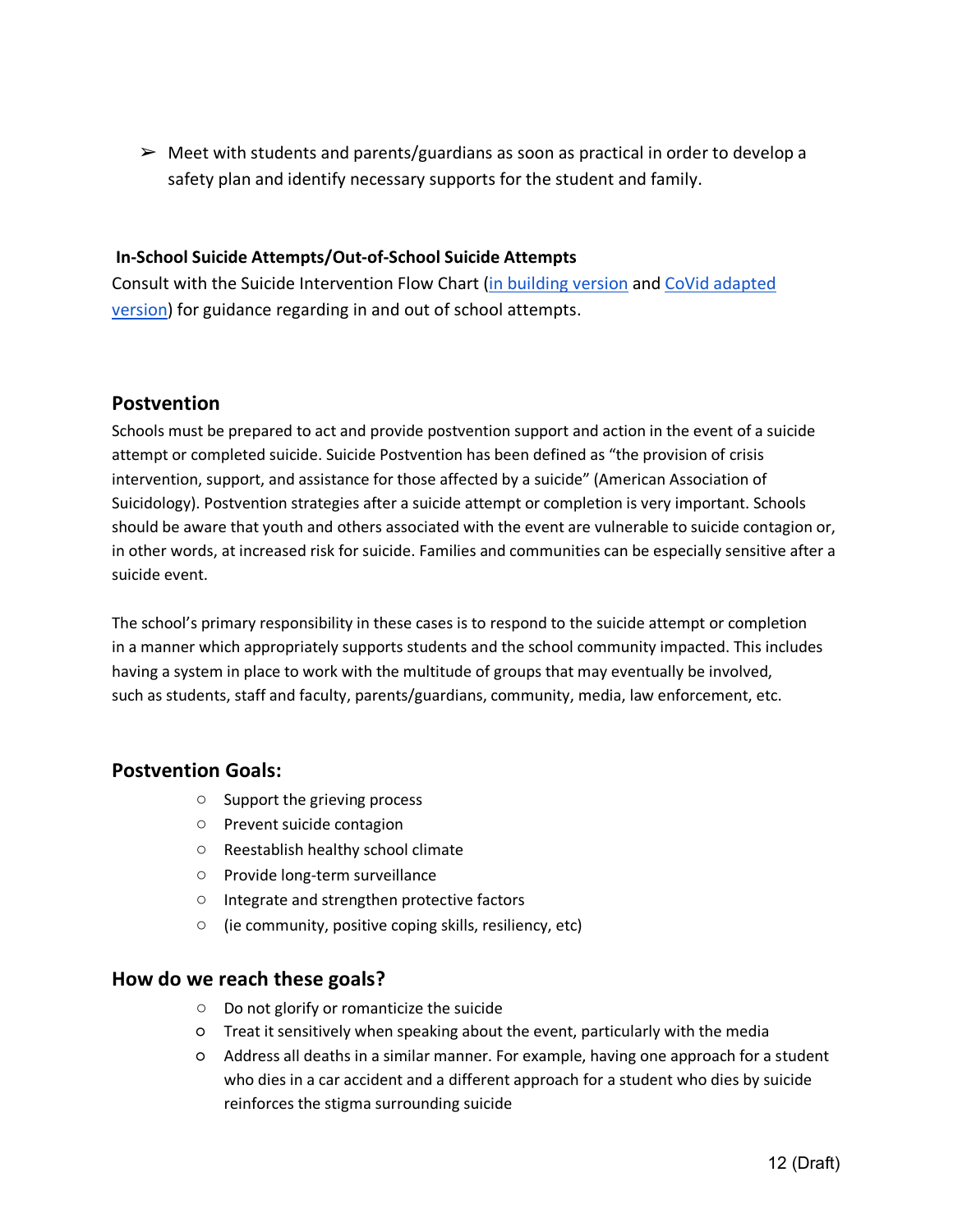○ Research and identify the resources

# **Generally, postvention response includes, but is not limited to, the following actions:**

- Verify the suicide attempt or completion
- Estimate level of response resources required
- Determine what and how information is to be shared (do NOT release information in a large assembly or over the intercom)
- Mobilize the Crisis Response Team<sup>[5]</sup>
- Inform faculty and staff
- Identify at-risk students and staff (see "risk identification strategies")
- Refresh staff on prevention protocols and be responsive to signs of risk
- Be aware that persons may still be traumatized months after the event

## **Key Points To Emphasize To Students, Parents, Media:**

- Prevention (warning signs, risk factors)
- Survivors are not responsible for the death
- Mental illness etiology
- Normalize anger
- Stress alternatives
- Help is available

## **CAUTIONS:**

- Avoid romanticizing or glorifying event or vilifying victim
- $\circ$  Do not provide excessive details or describe the event as courageous or rational
- Do not eulogize victim or conduct school- based memorial services
- Address loss but avoid school disruption as best as possible
- SAFE REPORTING: The way that media outlets, reporters, and others can safely share news that someone has died by suicide. Safe reporting can help reduce the risk of suicide contagion and/or cluster in a community. Examples of safe reporting practices include not sharing the means of death, avoiding sensationalizing the death, and including resources for community members to get help if needed

## **Risk Identification Strategies:**

○ IDENTIFY students/staff that may have witnessed the suicide or its aftermath, have had a personal connection/relationship with the attempt survivor or the deceased, who have previously demonstrated suicidal behavior, have a mental illness, have a history of familial suicide, or who have experienced a recent loss.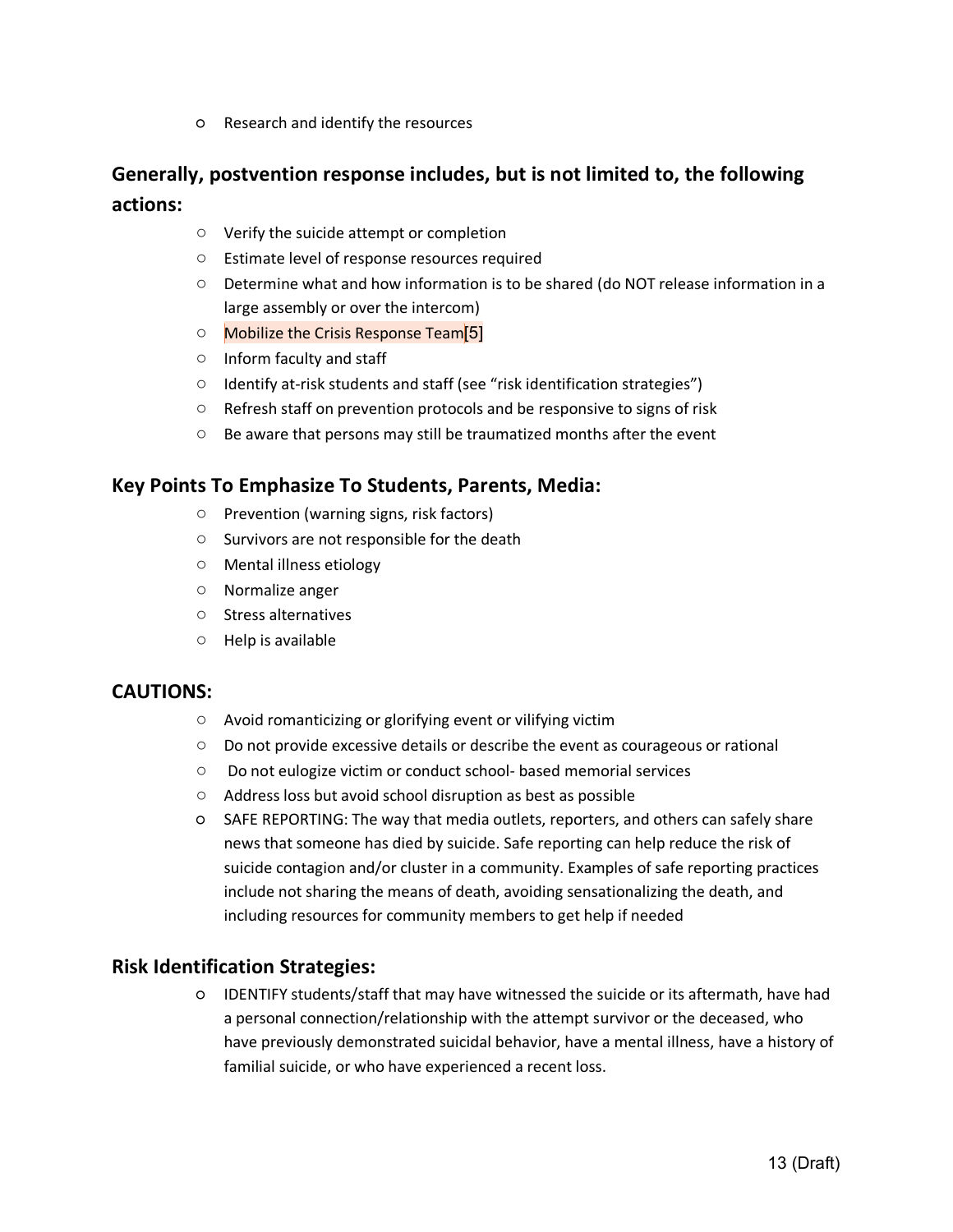- MONITOR student absentees in the days following a suicide attempt or completion. Groups that may be at higher risk include those who have a history of being bullied, who are LGBTQ+, who are isolated from the larger community, and those who have weak levels of social/familial support.
- NOTIFY parents of highly affected students, provide recommendations for communitybased mental health services, hold evening meetings for parents, provide information on community based funeral services/memorials, and collaborate with media, law enforcement and community agencies.

# **Things for responsible Postvention:**

- Grief is normal
- Help is available
- Youth and young adults are resilient
- Healthy coping skills can be learned
- Suicide loss survivors are not responsible for the death
- Sucidie is preventable

# **Recommended Postvention Resources:**

## **After a suicide death:**

- ➢ **After a Suicide Toolkit**
- ➢ **Multnomah County Behavioral Health Recovery Plan**

## **Recommended Language for Student Handbook**

Protecting the health and well-being of all PPS students is of utmost importance. The school board has adopted a suicide prevention policy which will help to protect all students through the following steps:

• Students will learn about recognizing and responding to warning signs of suicide in friends, using coping skills, support systems, and seeking help for themselves and friends. This curricular content will occur in all health classes throughout the school year, not just in response to a suicide, and the encouragement of help-seeking behavior will be promoted at all levels of the school leadership and stakeholders

• Each school will designate a suicide prevention coordinator to serve as a point of contact for students in crisis and to refer students to appropriate resources